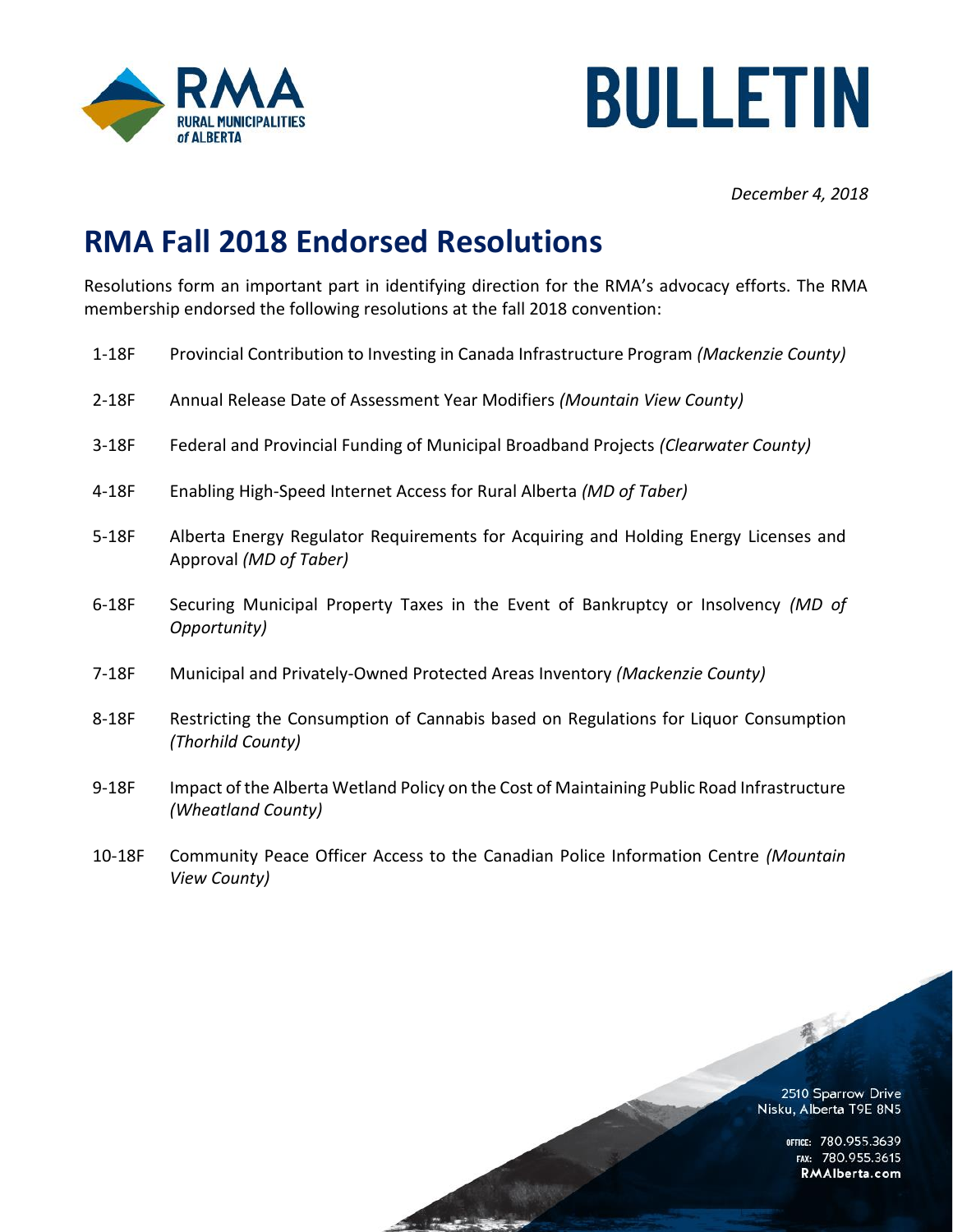



- 11-18F Rural Municipalities of Alberta Represents Municipalities on *Water Act* Approvals *(Rocky View County)*
- 12-18F Multi-Stakeholder Committee to Work at Reducing the Use of Potable Water by the Oil and Gas Industry in Alberta *(Brazeau County)*
- 13-18F TELUS Failure to Maintain Landline Operations *(MD of Spirit River)*
- 14-18F Reclamation of Non-Producing Oil and Gas Sites on Agricultural Lands Owned by Bankrupt Companies *(Lac La Biche County)*
- 15-18F Wetland Mitigation Directive Restoration and Compensation *(Red Deer County)*
- 16-18F Demand Meters and Rate Riders *(Brazeau County)*
- 17-18F Alberta Environment and Parks Additional Resources for *Water Act* Approvals *(Rocky View County)*
- 18-18F Utility Conflict in Municipal Right of Ways *(Red Deer County)*
- 19-18F Separation of Industrial Hemp from Cannabis Regulations *(Brazeau County)*
- 20-18F Decommissioning Costs for Wind Energy Developments *(MD of Pincher Creek)*
- 21-18F Scrap Metal (Copper) Theft *(Woodlands County)*
- 22-18F Amendment to the Wildlife Regulations Regarding Cougars *(MD of Smoky River)*

 $280 - 172$ 

- 23-18F Social Well-Being of An Employee and Domestic Violence Occupational Health and Safety Act *(MD of Willow Creek)*
- 24-18F Review of Education Funding Formula *(Athabasca County)*

2510 Sparrow Drive Nisku, Alberta T9E 8N5

子

OFFICE: 780.955.3639<br>20.955.3615 Fax: 780.955 RMAlberta.com